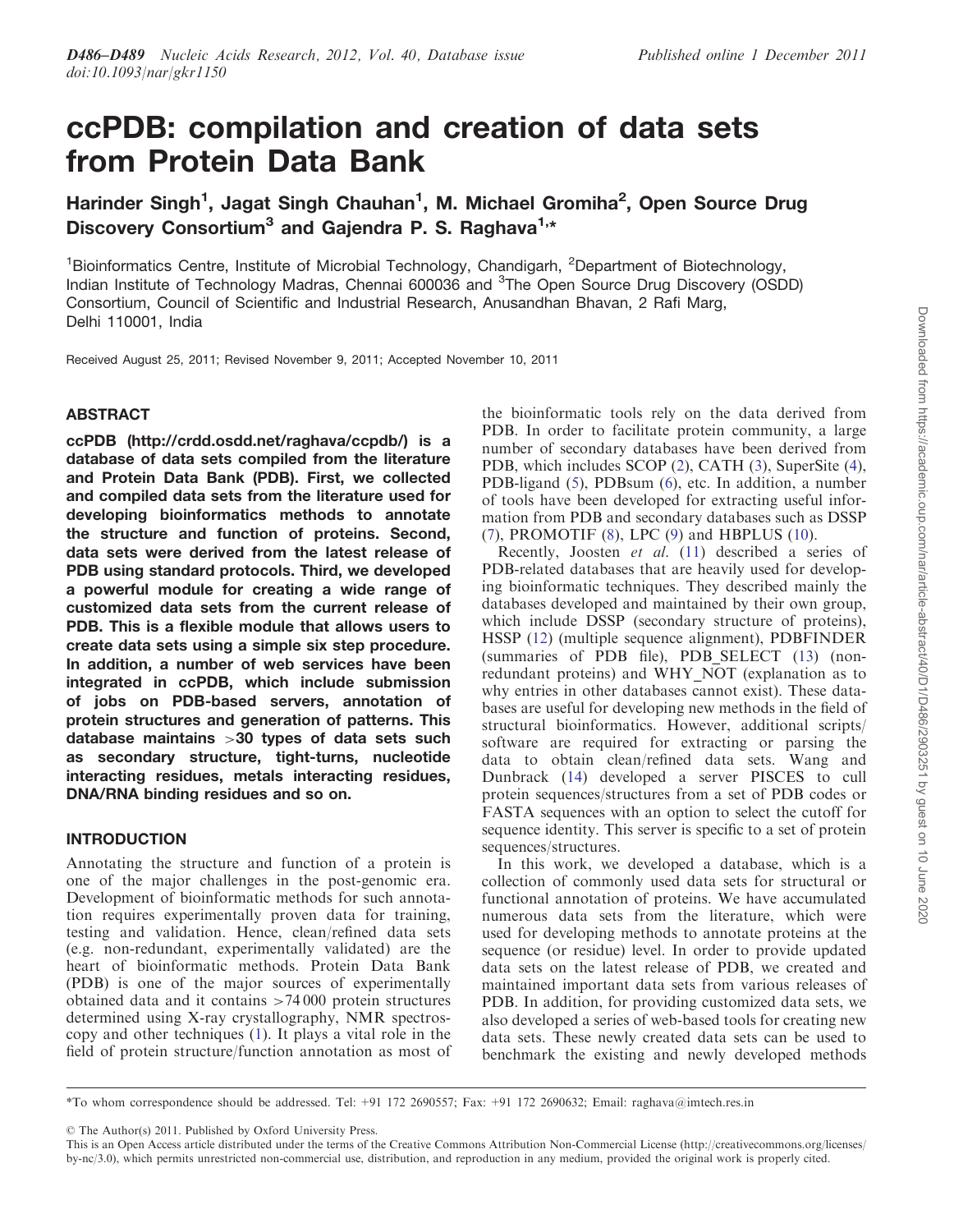such as Protein Classification Benchmark Collection ([15\)](#page-3-0), prediction of protein secondary structures ([16\)](#page-3-0), evaluation of multiple sequence alignment [\(17](#page-3-0)), identification of binding sites in DNA/RNA binding proteins [\(18](#page-3-0),[19\)](#page-3-0), ATP and ligand binding sites ([20,21](#page-3-0)) and so on.

# SYSTEMS AND METHODS

#### Data collection and organization

We extracted most of the bioinformatics related papers from Pubmed and other resources, and obtained the data sets from supplementary materials, databases, websites and/or directly from the authors. These data sets were classified with their contents and maintained at ccPDB. In order to compile data sets, we downloaded all PDB files from [http://www.pdb.org/.](http://www.pdb.org/) These PDB files are maintained/mirrored at our server using rsync command, which allows users to create customized data sets from the latest release of PDB. We also maintain DSSP database in our server, which provides secondary structure and other related information. In ccPDB database, we used various software packages for deriving useful information from PDB. The following are major software used in ccPDB: (i) PROMOTIF for identifying structural motifs [\(8](#page-3-0)); (ii) LPC for generating ligand–protein interaction data ([9\)](#page-3-0); (iii) PDIdb for identifying amino acid residues, which are interacting with DNA/RNA ([22,23](#page-3-0)); and (iv) In-house Perl scripts for wide range of calculations and analyzing PDB files.

## Database architecture

ccPDB is built on Apache HTTP server 2.2 with MySQL server 5.1.47 as the back end and the PHP 5.2.9, HTML and JavaScript as the front end. Apache, MySQL and PHP technology were preferred as they are open-source software and platform independent.

## IMPLEMENTATION

This is a comprehensive database, which maintains existing data sets collected from the literature and compiled data sets derived from PDB. In addition, database server part also allows users to create customized data sets. The database is broadly divided into three sections and the brief description of each section is given below.

#### Collection of data sets

This section maintains published data sets that were used for developing prediction methods. These data sets were collected from the literature after an extensive search. These data sets are divided into various categories as described below:

- . Protein secondary structure: in this category, we maintain data sets used for developing secondary structure prediction of proteins.
- . Nucleotide interacting residues: it contains data sets used for developing prediction methods for DNA or RNA interacting residues in proteins.
- . Ligand interacting residues: it maintains data sets used for predicting ligand-protein interacting residues (e.g. ATP, GTP, FAD, MAN, etc.).

## Compilation of data sets

Data sets in the section 'Collection of data sets' are useful for benchmarking any newly developed methods with existing methods. For developing a new method, one should generate data sets from the latest release of PDB, as the performance of a method mainly depends on the size of the data set. Hence, old data sets generated earlier would become obsolete as the number of protein structures in PDB is rapidly increasing. In order to reduce the task of developing data sets to protein community, we compile and maintain data sets from the latest releases (July 2011) of PDB. In addition, we will also maintain data sets generated from the previous releases of PDB. Data sets compiled from PDB are listed in Table 1 along with their compilation procedures.

## Creation of data set

This is a major module of ccPDB developed for creating customized data sets. In order to facilitate users, we developed a six step procedure for creating customized data sets that provides full flexibility in each step [\(Table 2\)](#page-2-0). Following is a brief description of each step.

- . Extract protein chains: this option allows users to extract specific chains from PDB, for example, extraction of ATP binding protein chains from PDB. User may extract protein chains with desired structure or function. In addition, this option allows users to extract PDB chains of desired function from the list of PDB IDs provided by the users.
- . General filters: these filters allow users to extract PDB chains from the latest release with desired conditions,

Table 1. Brief description of major data sets created at ccPDB

| Type of data set         | Description of data set                                                                        | Software package |
|--------------------------|------------------------------------------------------------------------------------------------|------------------|
| Secondary structure      | Data sets related to secondary structure, helix, strand, coil, etc.                            | <b>DSSP</b>      |
| Tight turns              | Data sets created for variuos types of tight turns (e.g. $\beta$ -turn).                       | <b>PROMOTIF</b>  |
| Nucleotide interacting   | Data sets created for small nucleotide and metal (e.g. ATP, GTP, Fe, Mg etc) binding residues. | LPC.             |
| DNA/RNA binding residues | Data sets of DNA and RNA binding proteins/residues.                                            | PDIdb            |
| Metal binding residues   | Data set of metal binding proteins/residues (e.g. Zn, Ca interacting residues).                | <b>LPC</b>       |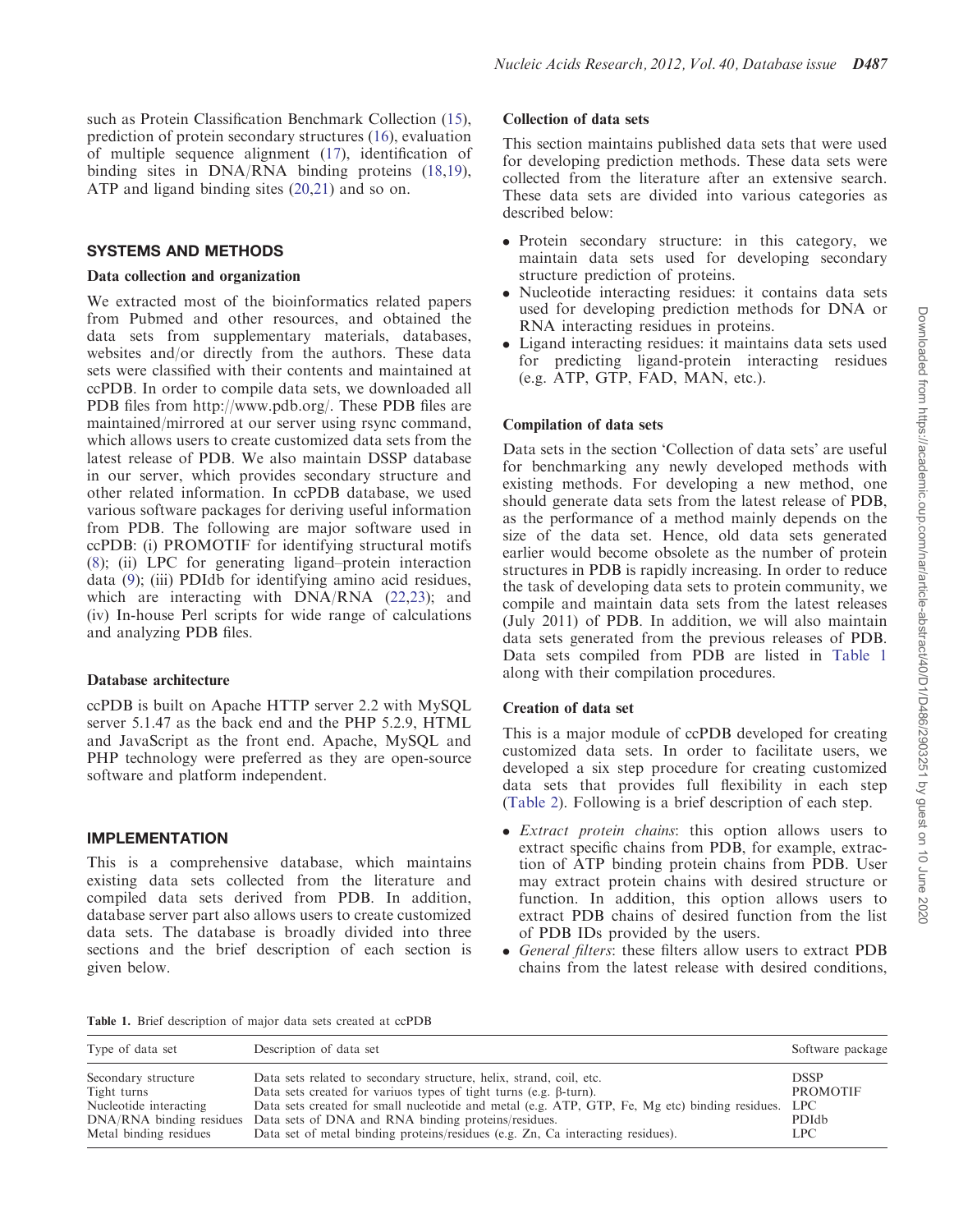| Process/step            | Description of process                                                           | Example                                                                                          |
|-------------------------|----------------------------------------------------------------------------------|--------------------------------------------------------------------------------------------------|
| Protein/chain           | Allows users to extract PDB chains having desired<br>structure or function.      | Extract ATP binding protein chains from PDB.                                                     |
| General filters         | Extract chains using various filters like resolution,<br>experimental technique. | Protein chains having resolution better than 3 A, solved by<br>X-ray crystallography.            |
| Combination of sets     | Allows to combine two sets of data.                                              | ATP binding protein chains having resolution better than<br>3Å, solved by X-ray crystallography. |
| Extract sequences       | Extract the amino acid sequences of PDB chains.                                  | Extract sequences of ATP binding proteins.                                                       |
| Non-redundant data sets | Creation of non-redundant data sets using<br><b>BLASTClust.</b>                  | Generate non-redundant data set at 25% of ATP binding<br>proteins.                               |
| Annotation of residues  | Assigning structure/function of each residue in<br>PDB chains.                   | Mapping of ATP interacting residues in ATP binding<br>protein chains.                            |

<span id="page-2-0"></span>Table 2. Description of each process/step of data set creation module of ccPDB

for example users can select protein chains solved by 'X-ray' crystallography solved at a resolution better than  $2.5 \text{ Å}$ . Major filters included in this option are (i) experimental method, (ii) resolution and (iii) length of amino acid sequence. This option also allows users to remove redundancy in extracted proteins.

- . Combination of sets: this option allows users to generate a new set of protein chains from two sets of data using various combinations. For example, it allows users to select chains, which are common in two sets or unique chains in two sets. This is useful for combining sets extracted from the above two steps.
- *Extracted sequences*: the above three steps allow users to extract protein chains as per their requirement. This step allows users to extract amino acid sequences of these chains from PDB.
- . Non-redundant sequences: creation of non-redundant data set is important for training, testing and validating any prediction model. This page provides an option to remove the redundant sequences from a set of protein sequences.
- *Annotation of residues*: this interface allows users to create data sets at residue level. For example, users can assign secondary structure of each residue in a protein. This option is designed to assign ligand/ DNA/RNA interacting residues in a protein.

These six steps will help users for creating different types of data sets from PDB.

## Web services

ccPDB provides a number of web services for facilitating PDB users. These services allow users to perform various types of tasks including the analysis of PDB files. Following is a brief description of tools integrated in ccPDB.

Analysis of PDB\_ID. In the last two decades, a number of web-based services have been developed for analyzing PDB files. These tools have been developed by various groups over the years and are available at different web sites. Hence, one has to visit various sites and submit their PDB ID to use these tools. In order to facilitate users, we

developed a web interface that integrates >40 servers, where users can submit their PDB ID on these servers from our interface.

Structure information. This option provides following type of information about a PDB ID: (i) amino acid composition of chains, (ii) number and type of ligand/ metal interacting residues and (iii) tight-turns in proteins.

Search in PDB files. This search module allows users to search PDB on major fields such as, ligand, organism, PDB code, etc. This option also allows users to display various types of information such as type of interacting residues (ligands/metals), secondary structure (DSSP states), tight-turns, amino acid compositions, etc.

Generate pattern. This allows users to create patterns from protein chains in the desired format suitable to various packages of machine learning techniques like SVM light, Weka and SNNS. It allows users to generate patterns at protein level as well as at residue level.

Download information. This server allows users to download PDB files and related information that includes PDB, DSSP and PDBFINDER2 files.

## UPDATE OF DATABASE

This database will be updated manually as well as automatically. In order to update the contents in 'Collection of data sets' section, we check recent data sets from the literature. We are also providing online submission facility that will allow users to submit data sets to our database. 'Compilation of data sets' section will be updated every 6 months using in-house written scripts. Creation of data set section will be updated every 3 months.

# AVAILABILITY AND REQUIREMENTS

ccPDB is freely available at [http://crdd.osdd.net/raghava/](http://crdd.osdd.net/raghava/ccpdb) [ccpdb](http://crdd.osdd.net/raghava/ccpdb)